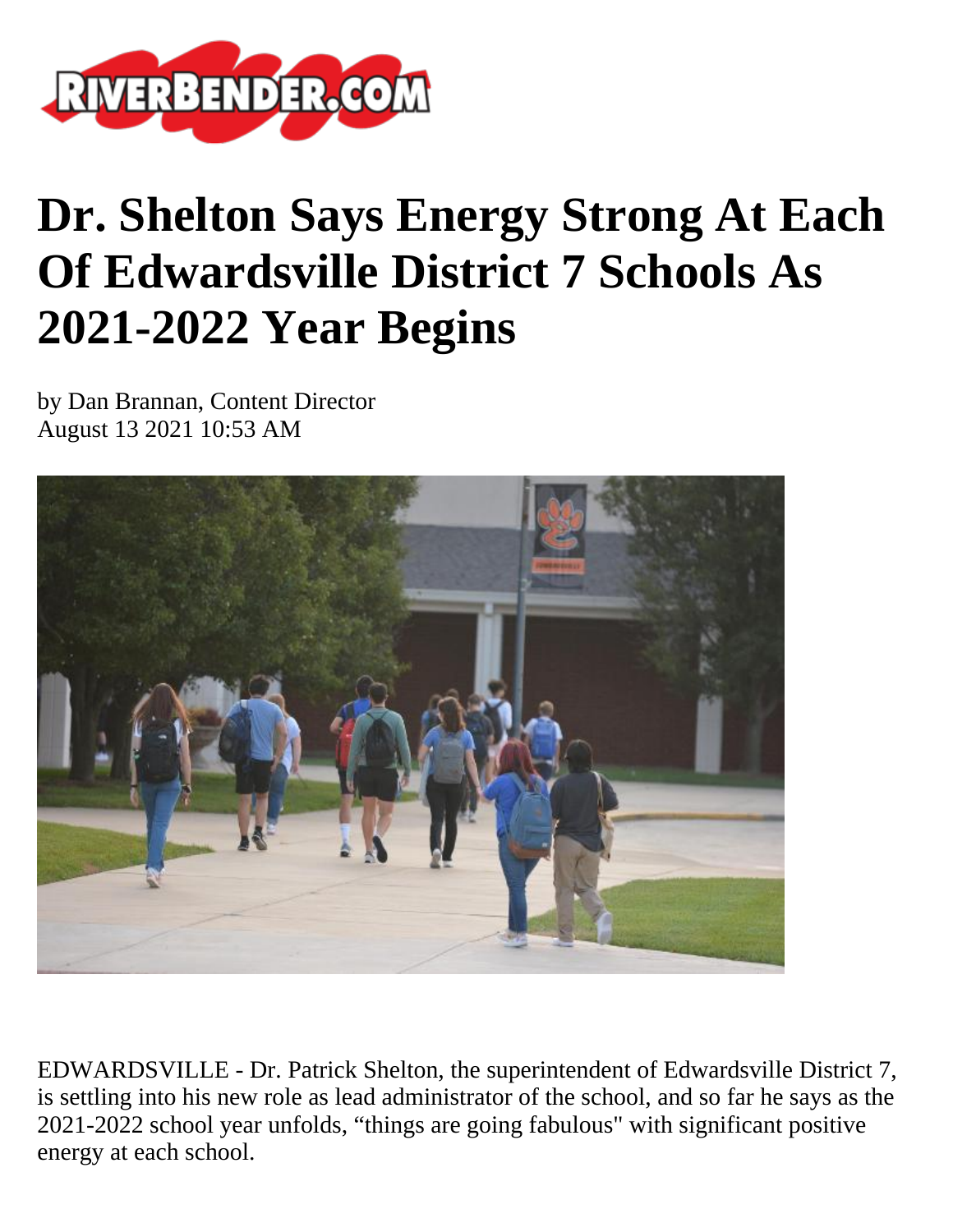

"I was at Cassens Elementary, and we had an administrator at every site, and the kids and parents were all excited at every location," he said of the schools' opening. "We are in a different place than we were a year ago. We also see how important it is for kids to be in school.

"The kids are wearing masks. With COVID, we are realists and have to be responsive to the data on whether we should be more restrictive or back off. We will be constantly watching our community COVID-19 data and working with the Madison County Health Department on an ongoing basis."

Dr. Shelton emphasized that he felt comfortable with the COVID-19 plan in place for District 7.

Dr. Shelton said it will be a very small percentage at the start of the school year of students with home instruction. He said even in COVID cases, the students will be able to join their classrooms via Zoom and participate in instruction in real-time.